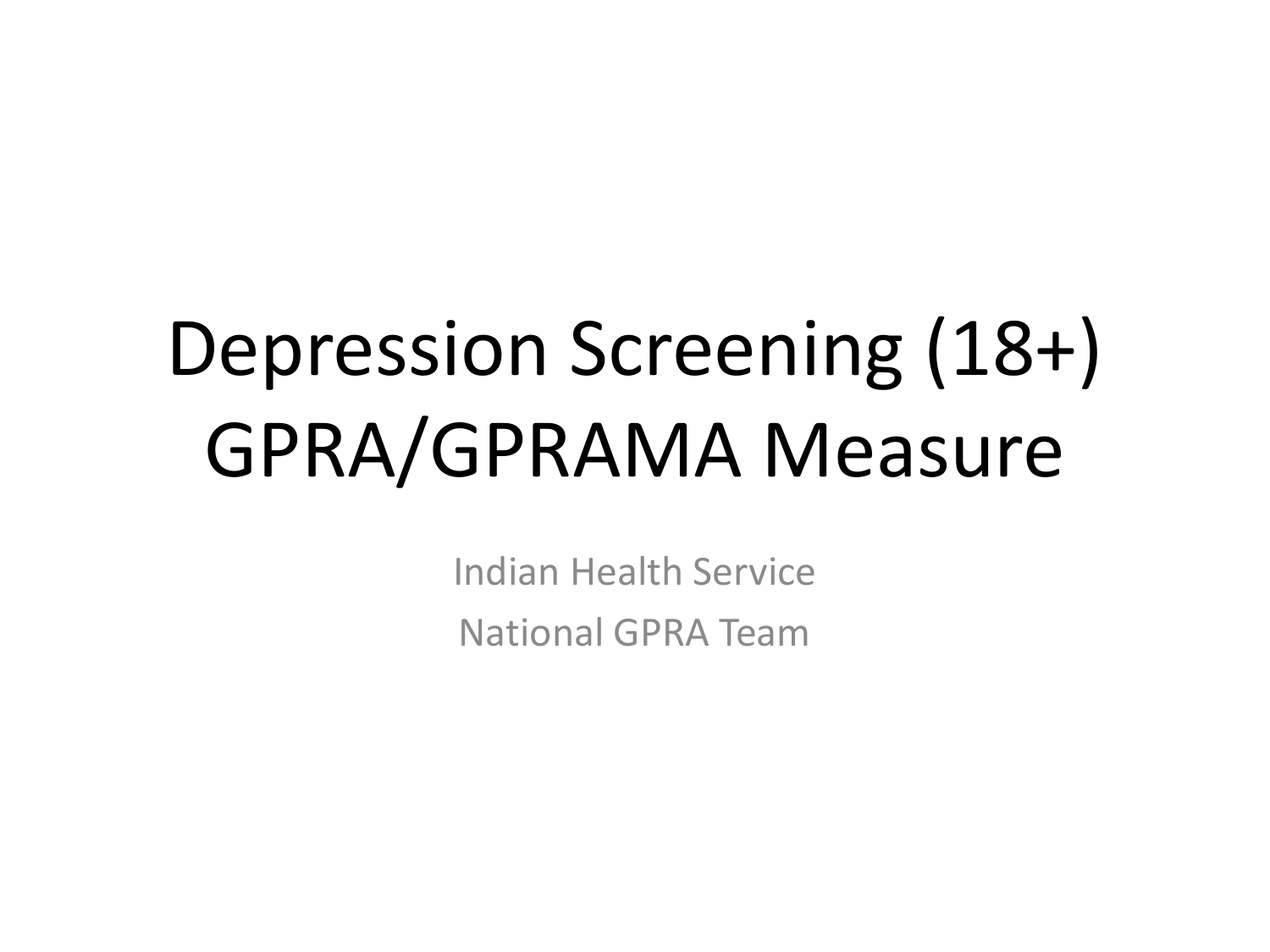## Depression-related GPRA measures

- Depression Screening 18+
	- Percentage of adults ages 18 and over who are screened for depression
	- GPRA measure since 2006
	- GPRAMA Measure since FY 2013
- Depression Screening age 12-17
	- Percentage of patients age 12-17 who are screened for depression.
	- New GPRA measure as of FY 2017
	- Other screening tools may be more appropriate for adolescents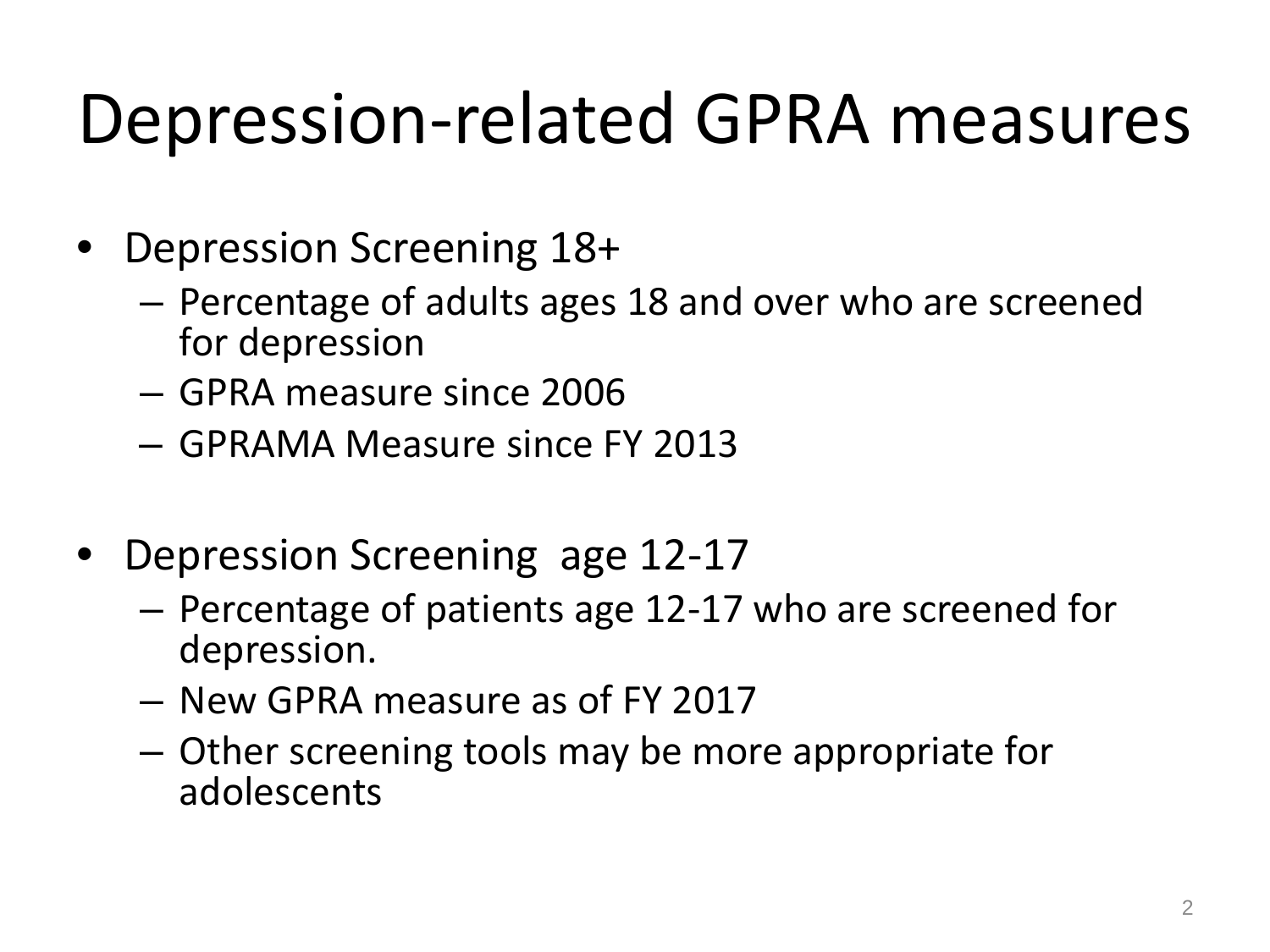## Depression-related measures, cont.

- Antidepressant Medication Management: Acute Treatment
	- Percentage of patients with diagnosed depression who filled enough antidepressant medication prescriptions or refills to provide treatment for at least 84 days (12 weeks)
- Antidepressant Medication Management: Continuous Treatment
	- Percentage of patients with diagnosed depression who filled enough antidepressant medication prescriptions or refills to provide treatment for at least 180 days (6 months)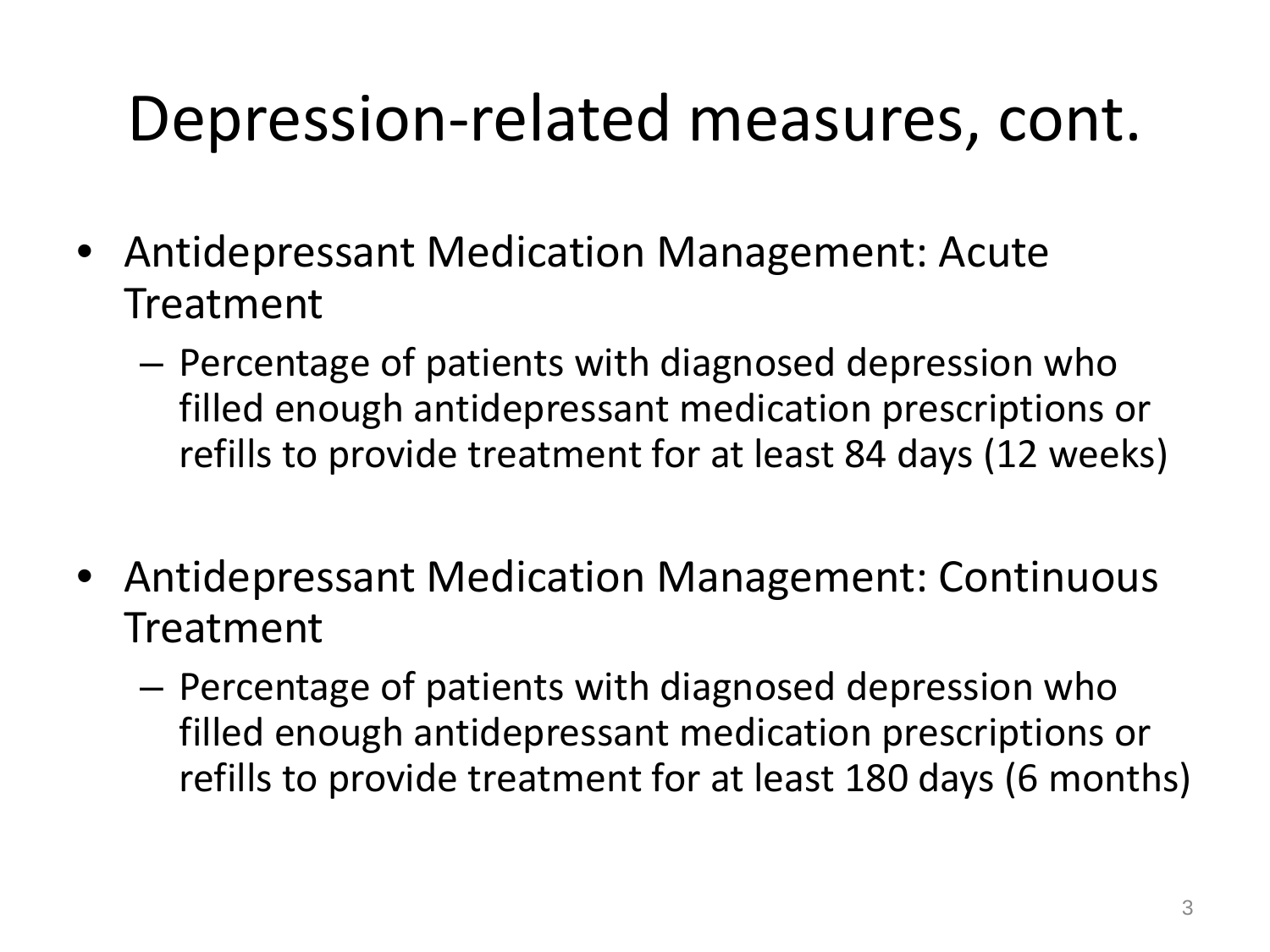## Depression Screening 18+

• Measures the proportion of eligible patients who have been screened for depression or diagnosed with a mood disorder during the report period.

• Eligible patients are all adults age 18 and older.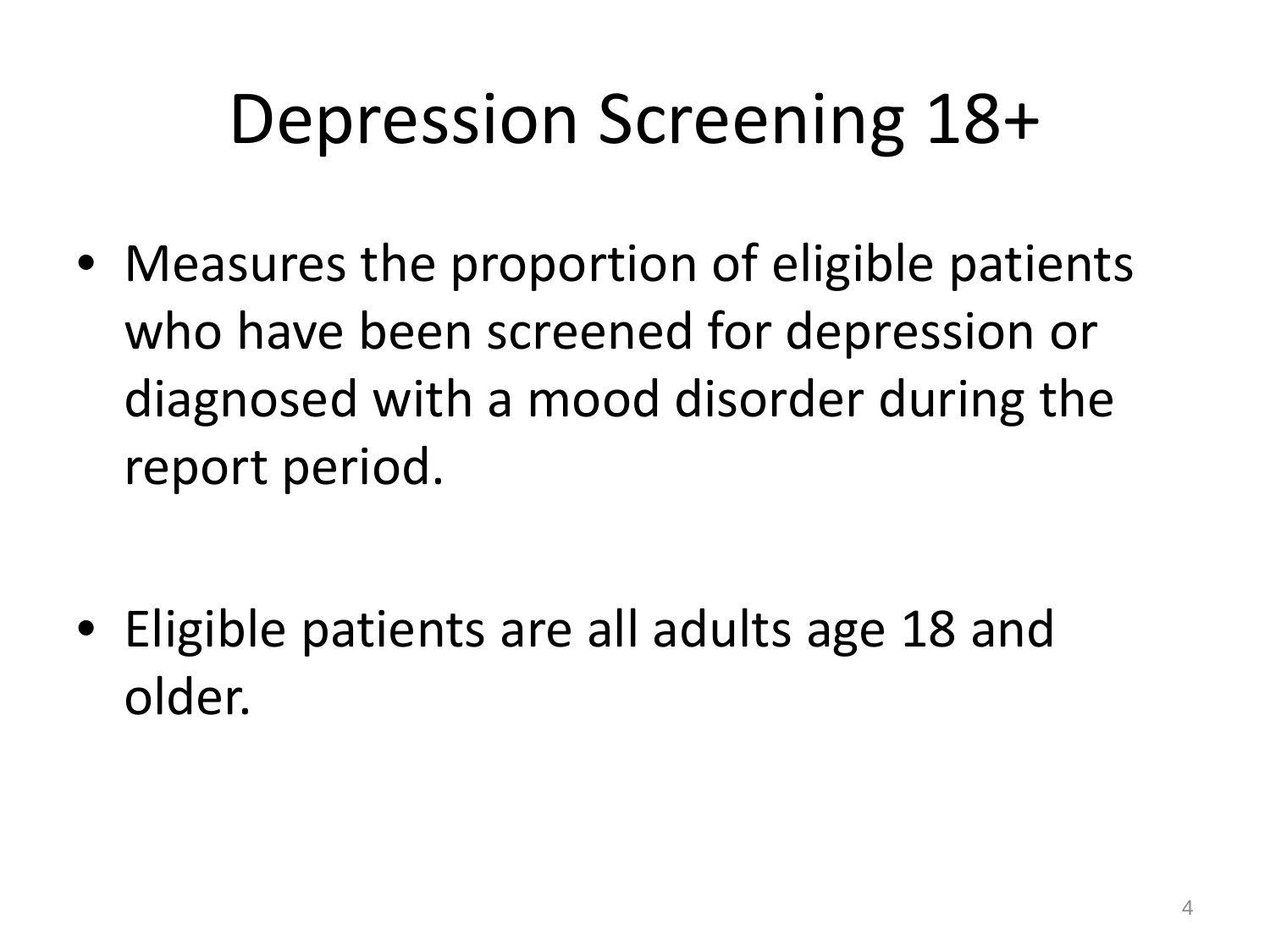## Measure Logic

## **Denominator:**

Active Clinical patients ages 18 and older, broken down by gender.\*

## **Numerator:**

Patients screened for depression or diagnosed with a mood disorder at any time during the report period.

\*CRS includes separate denominators for males and females, however **the GPRA measure denominator includes both genders**.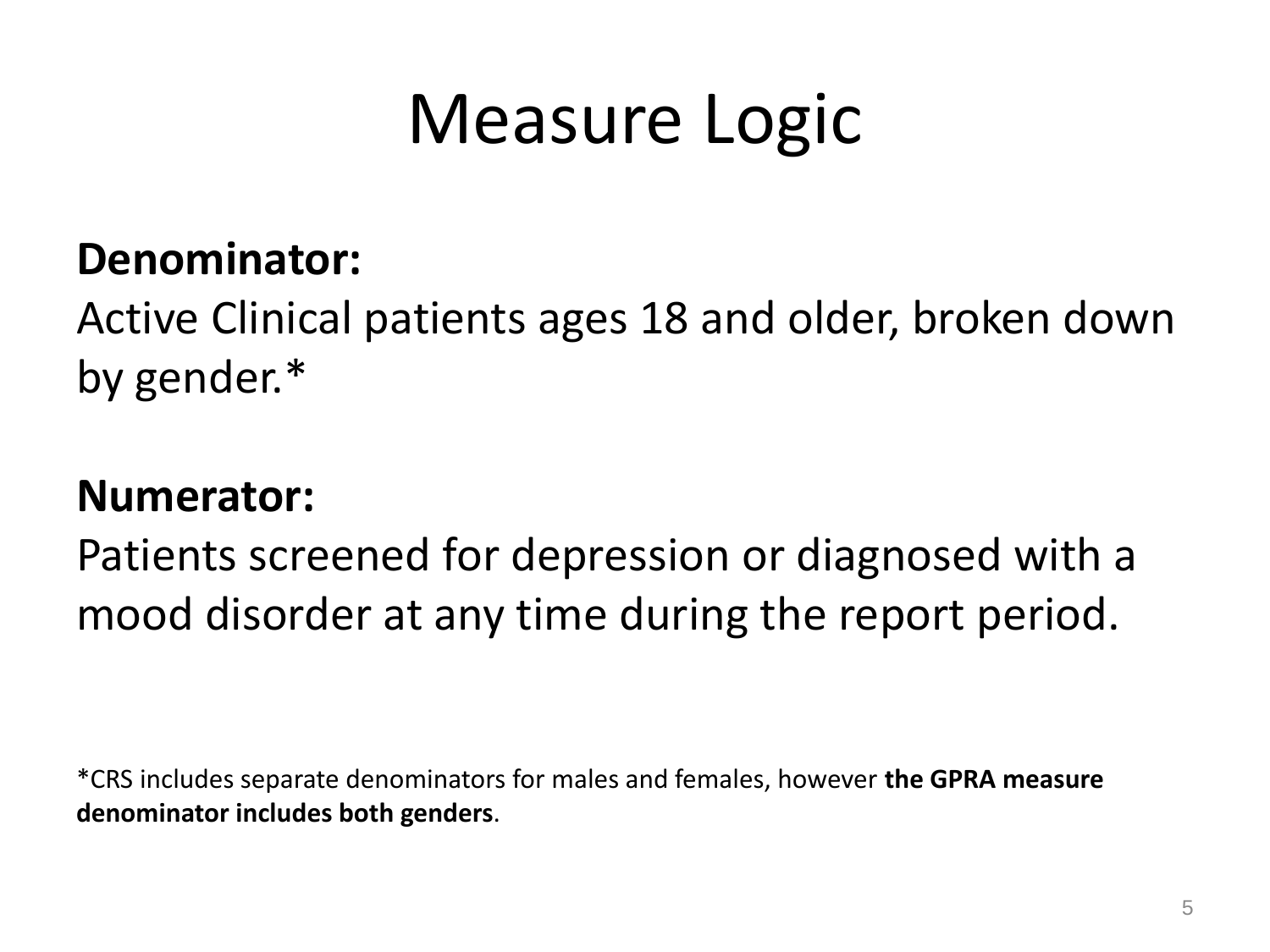## Federal and Tribal GPRA Results

### **Depression Screening**

AI/AN patients ages 18 and older who have been screened for depression or diagnosed with a mood disorder within the past year.

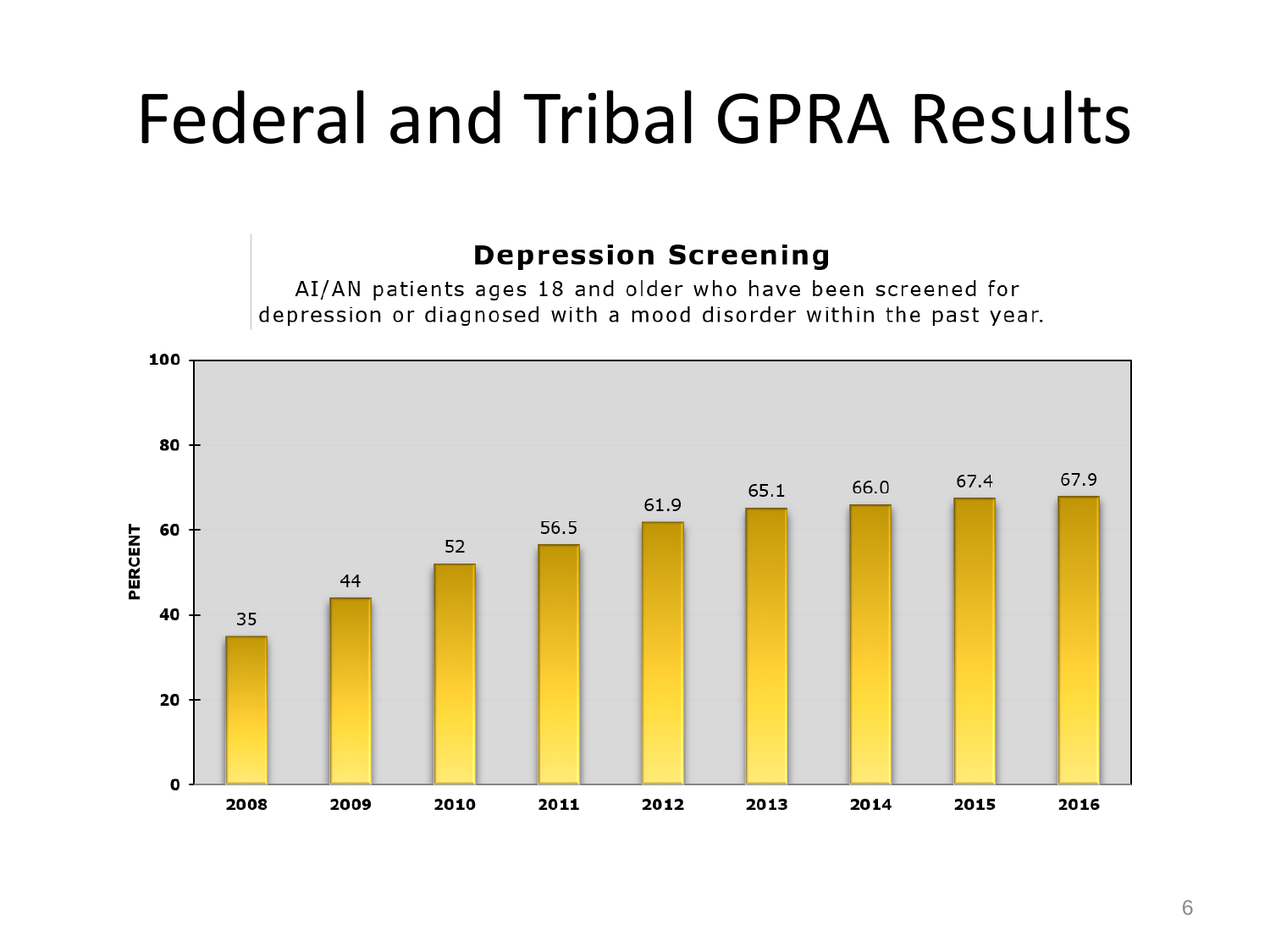## Depression Statistics

- Each year, depression affects an estimated 9% of adults in the United States.
- Depression occurs 70% more frequently in women than in men.
- Depression increases the risk of suicidal behavior.

Source: Duckworrth, K. and Shelton, R. (2012). Depression. *National Alliance on Mental Illness*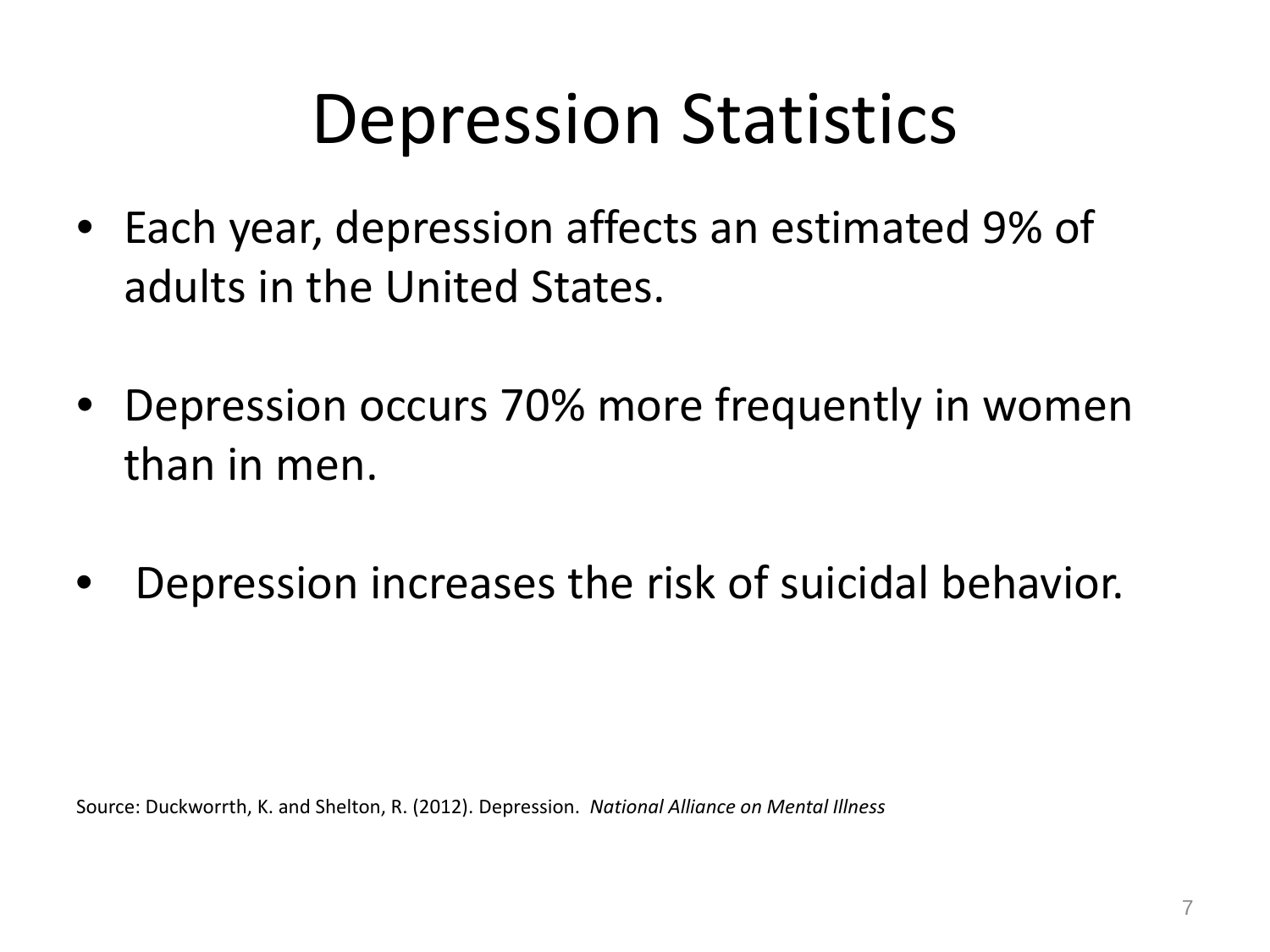# Depression and Type 2 Diabetes

- People with diabetes are almost twice as likely to develop depression as those who do not have a chronic medical condition.1
- When combined with diabetes, depression contributes to poorer blood glucose control, more frequent hospital visits, higher risk of long-term complications, and a shorter life span.2

1Pan A, Lucas M, Sun Q, et al. Bidirectional Association Between Depression and Type 2 Diabetes Mellitus in Women. *Arch Intern Med.* 2010;170(21):1884-1891.

<sup>2</sup>Behavioral Diabetes Institute. (2011) Breaking Free From Depression and Diabetes: 10 Things You Need To Know And Do.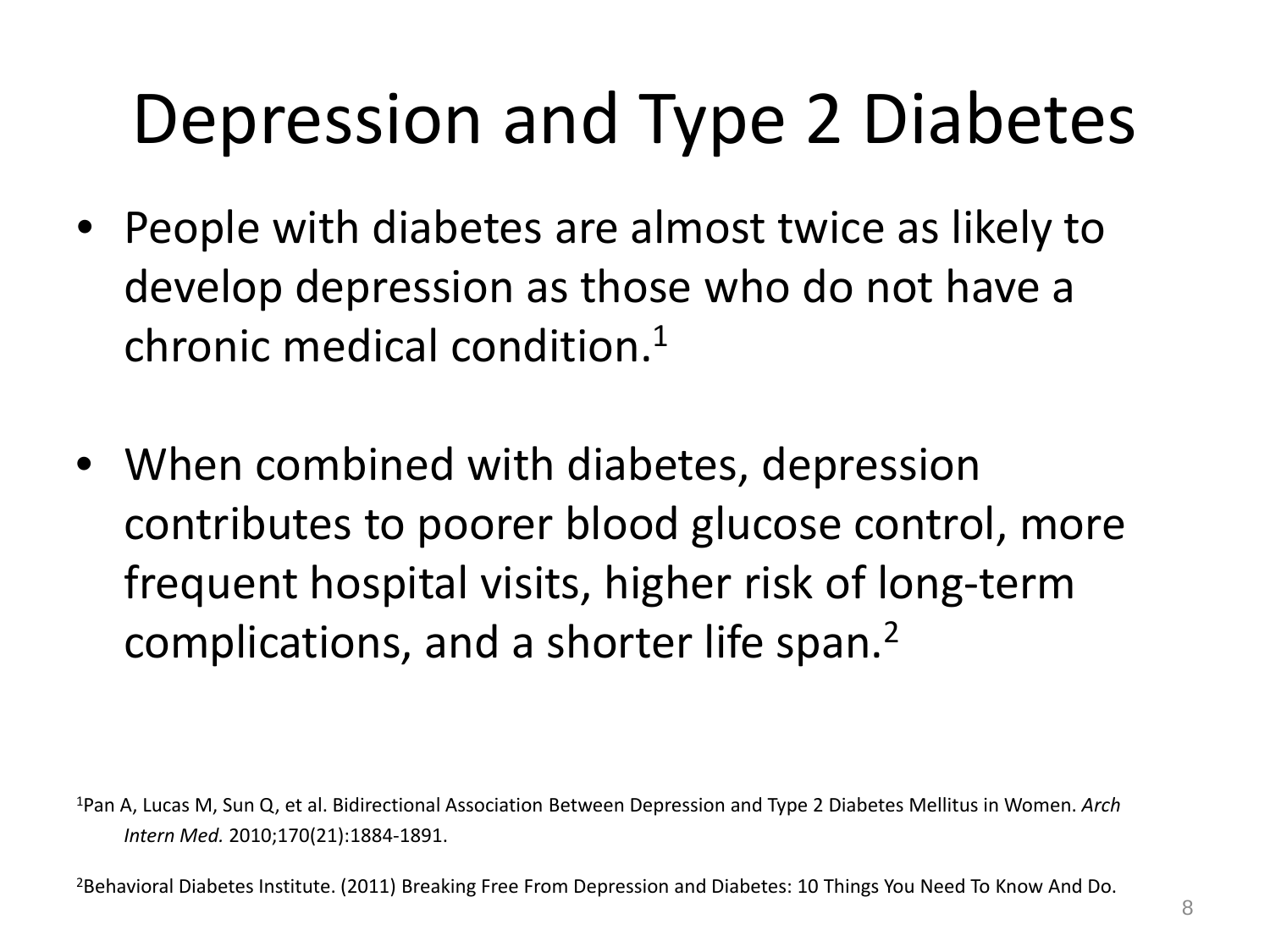## Recommendations for Depression Screening and Follow-up

Screen adult patients for depression when staff- assisted depression care supports are in place to assure accurate diagnosis, effective treatment, and follow-up. $1$ 

# If depression is diagnosed, intervention should<br>include:

- 
- 
- 
- collaborative care team<br>
patient-centered care<br>
focus on the patient's chronic diseases<br>
routine monitoring using a standardized depression survey<br>
stepped treatment intensification<br>
follow-up<sup>1,2</sup>
- 
- 

1U.S. Preventive Services Task Force. Screening for depression in adults: U.S. Preventive Services Task Force Recommendation Statement. *Ann Intern Med*2009;151:784-792.

<sup>2</sup>Katon, W. et al. (2010). Collaborative Care for Patients with Depression and Chronic Illnesses. *The New England Journal of Medicine*, 363,<br>2611-20.  $2611-20.$  9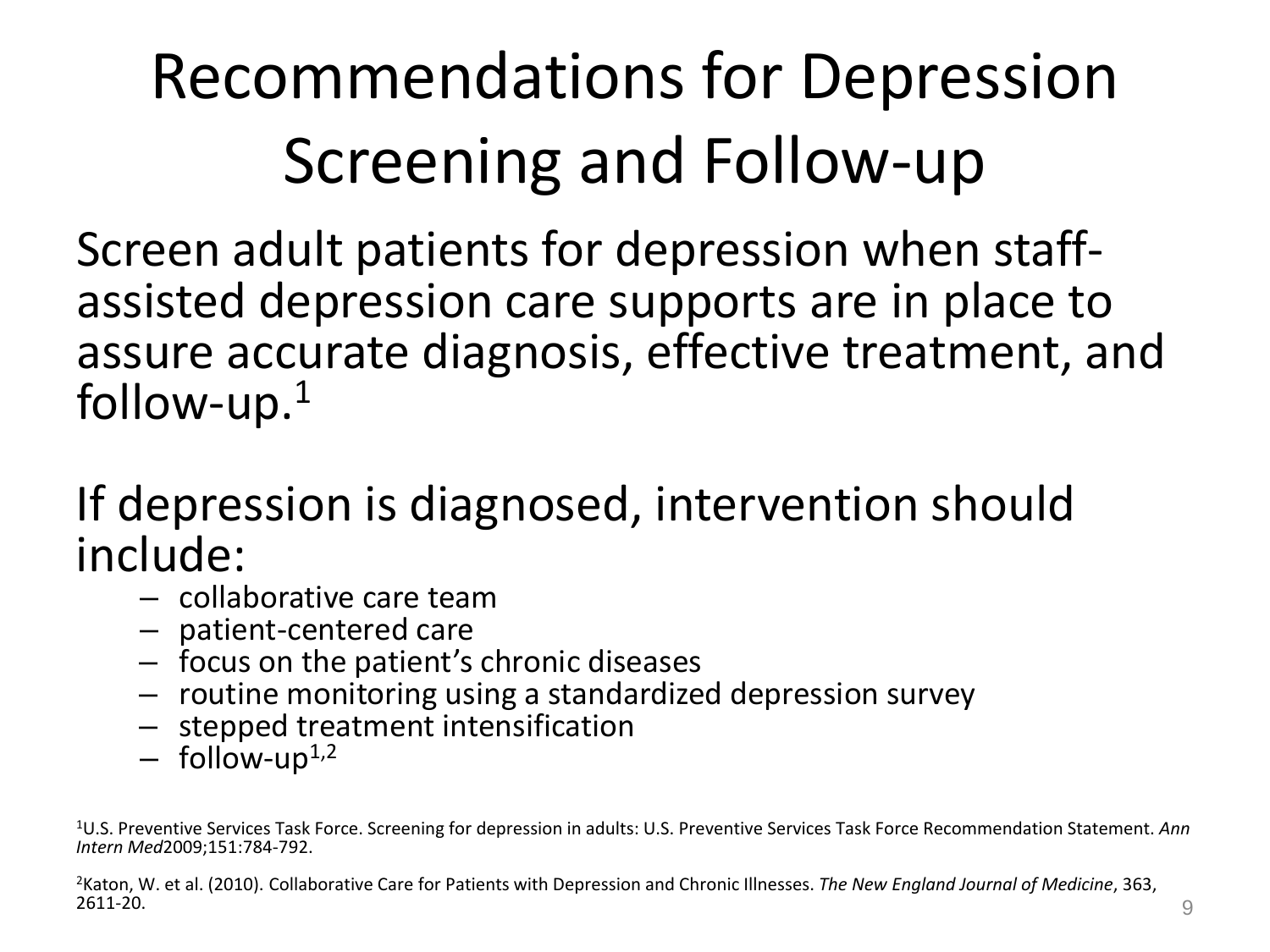## Recommended Screening Tools

## PHQ-9:

- Scores each of the 9 DSM-IV criteria for depressive disorders
- Establishes diagnosis and grades symptom severity

Source: Pfizer Inc. (1999). Patient Health Questionnaire (PHQ-9). *PRIME-MD*

#### PATIENT HEALTH QUESTIONNAIRE (PHQ-9)

| NAME:                                                                                                                                                                               | DATE:                |                 |                               |                     |
|-------------------------------------------------------------------------------------------------------------------------------------------------------------------------------------|----------------------|-----------------|-------------------------------|---------------------|
| Over the last 2 weeks, how often have you been                                                                                                                                      |                      |                 |                               |                     |
| bothered by any of the following problems?<br>(use "v" to indicate your answer)                                                                                                     | Not at all           | Several<br>days | More than<br>half the<br>days | Nearly<br>every day |
| 1. Little interest or pleasure in doing things                                                                                                                                      | $\Omega$             | 1               | $\overline{2}$                | 3                   |
| 2. Feeling down, depressed, or hopeless                                                                                                                                             | 0                    | 1               | $\overline{2}$                | 3                   |
| 3. Trouble falling or staying asleep, or sleeping too much                                                                                                                          | $\Omega$             | 1               | $\overline{2}$                | 3                   |
| 4. Feeling tired or having little energy                                                                                                                                            | $\circ$              | 1               | $\overline{2}$                | 3                   |
| 5. Poor appetite or overeating                                                                                                                                                      | 0                    | 1               | $\overline{2}$                | 3                   |
| 6. Feeling bad about yourself-or that you are a failure or<br>have let yourself or your family down                                                                                 | $\Omega$             | 1               | $\overline{2}$                | 3                   |
| 7. Trouble concentrating on things, such as reading the<br>newspaper or watching television                                                                                         | $\circ$              | 1               | $\overline{2}$                | 3                   |
| 8. Moving or speaking so slowly that other people could<br>have noticed. Or the opposite - being so figety or<br>restless that you have been moving around a lot more<br>than usual | $\Omega$             | 1               | $\overline{2}$                | 3                   |
| 9. Thoughts that you would be better off dead, or of<br>hurting yourself                                                                                                            | $\Omega$             | 1               | $\overline{2}$                | 3                   |
|                                                                                                                                                                                     | add columns          |                 |                               |                     |
| (Healthcare professional: For interpretation of TOTAL,<br>please refer to accompanying scoring card).                                                                               | <b>TOTAL:</b>        |                 |                               |                     |
| 10. If you checked off any problems, how difficult                                                                                                                                  | Not difficult at all |                 |                               |                     |
| forces. The same complete complete that a second to play                                                                                                                            |                      |                 |                               |                     |

| 10. If you checked off any problems, how difficult | Not difficult at all       |  |
|----------------------------------------------------|----------------------------|--|
| have these problems made it for you to do          | Somewhat difficult         |  |
| your work, take care of things at home, or get     | Very difficult             |  |
| along with other people?                           |                            |  |
|                                                    | <b>Extremely difficult</b> |  |

Copyright © 1999 Pfizer Inc. All rights reserved. Reproduced with permission. PRIME-MD© is a trademark of Pfizer Inc. A2663B 10-04-2005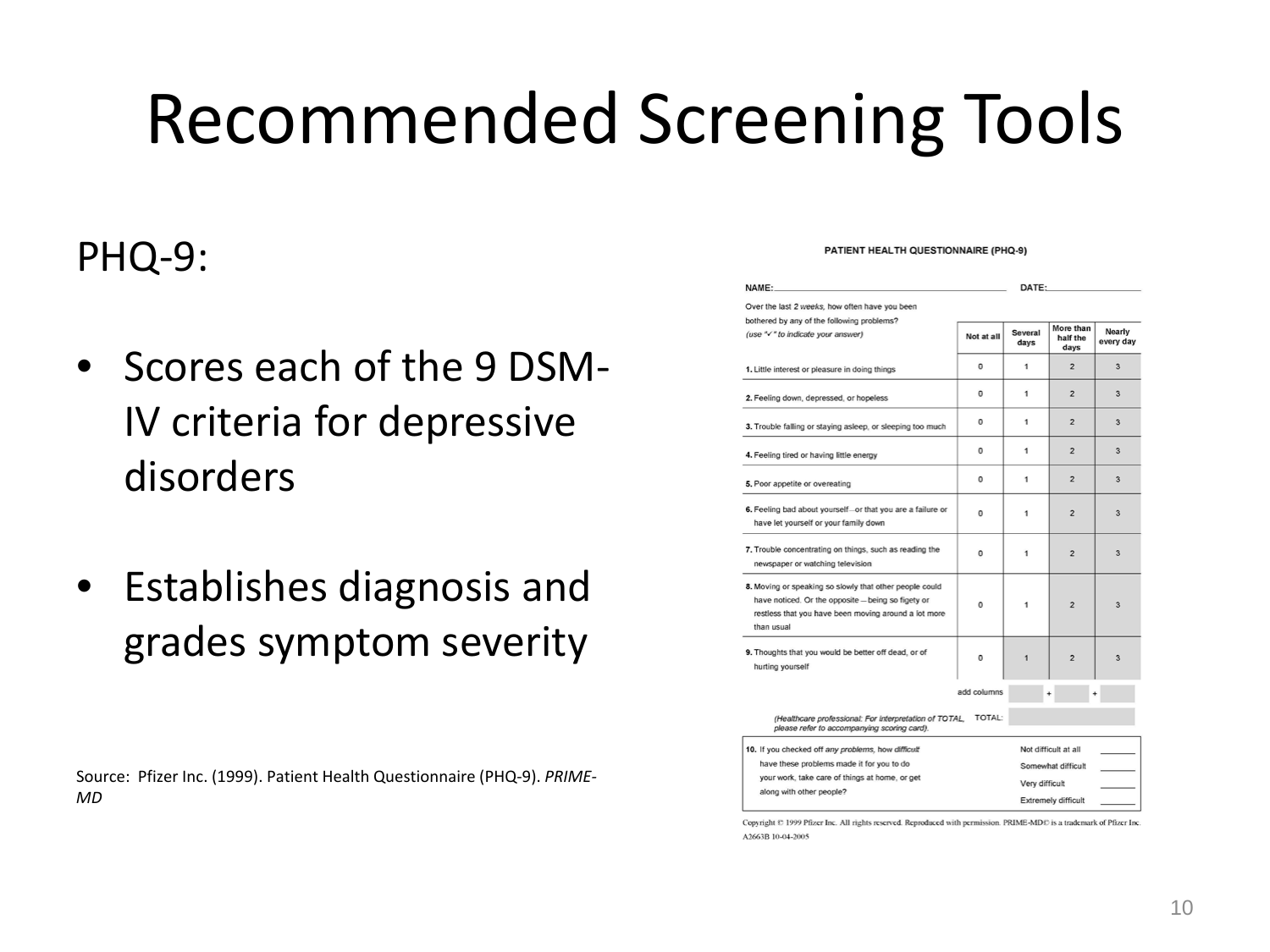## Importance of Depression Screening

- Without treatment, the frequency and severity of symptoms tend to increase over time
- Screening for depression is the first step to identifying patients who need help and follow-up

Source: Duckworth, K. and Shelton, R. (2012). Depression. *National Alliance on Mental Illness*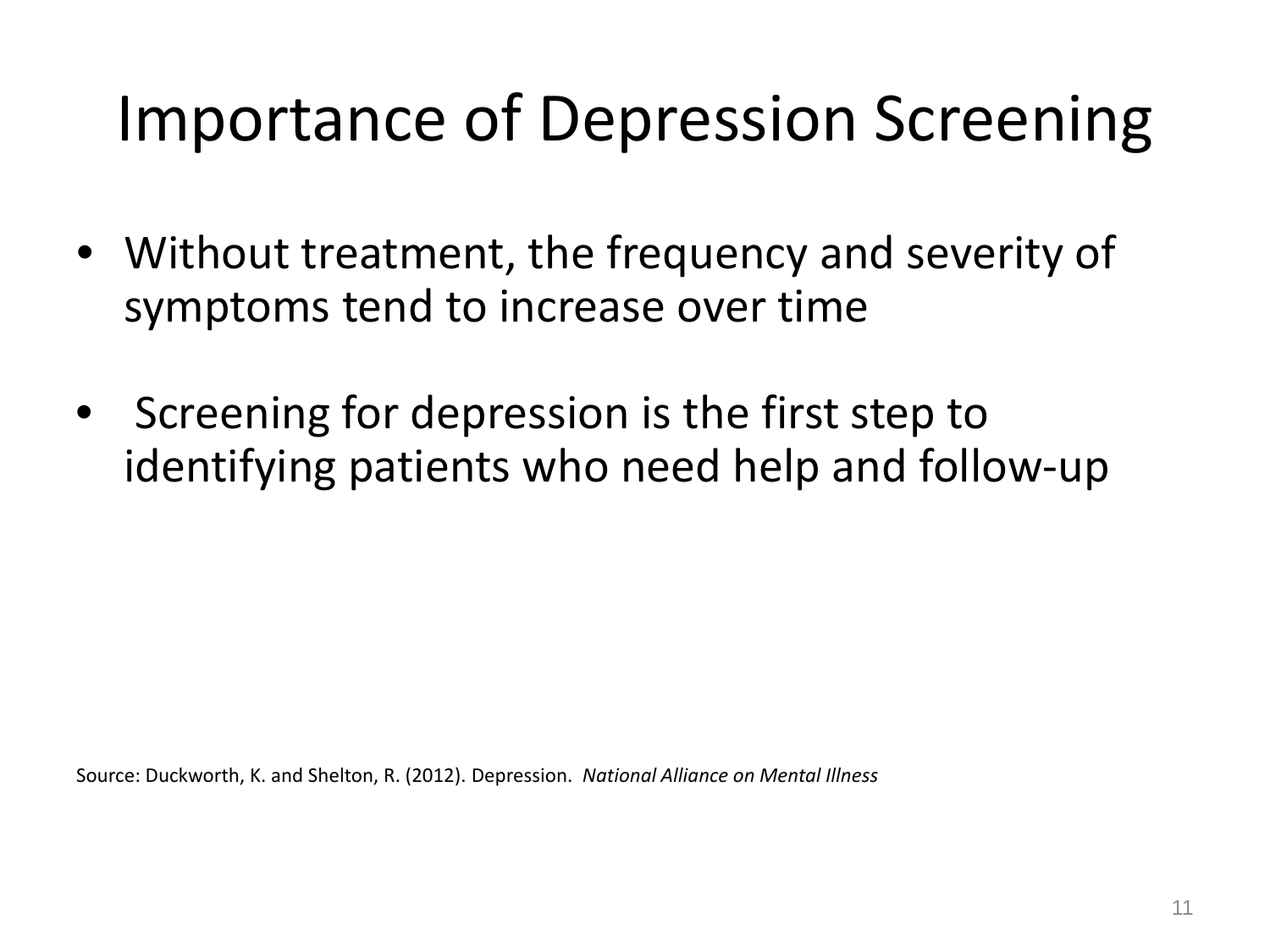## Documenting Depression Screening 18+ in CRS

### • **Depression Screening**

- Any of the following:
	- Exam code 36
	- POV ICD-9: V79.0
	- CPT 1220F, 3725F, G0444
	- BHS problem code 14.1 (screening for depression)
	- Measurement in PCC or BH of PHQ2, PHQ9 or PHQT

### • **Mood Disorders**

- At least two visits in PCC or BHS during the Report Period with POV for: Major Depressive Disorder, Dysthymic Disorder, Depressive Disorder NOS, Bipolar I or II Disorder, Cyclothymic Disorder, Bipolar Disorder NOS, Mood Disorder Due to a General Medical Condition, Substance- induced Mood Disorder, or Mood Disorder NOS. These POV codes are:
	- ICD-9: 296.\*, 291.89, 292.84, 293.83, 300.4, 301.13, 311; ICD-10: F06.31 through F06.34, F1\*.\*4, F10.159, F10.180, F10.181, F10.188, F10.259, F10.280, F10.281, F10.288, F10.959, F10.980, F10.981, F10.988, F30.\*, F31.0 through F31.71, F31.73, F31.75, F31.77, F31.81 through F31.9, F32.\* through F39
	- BHS POV 14, 15

### • **Behavioral Health Clinic**

– Clinic codes C4, C9, 14, 43, 48